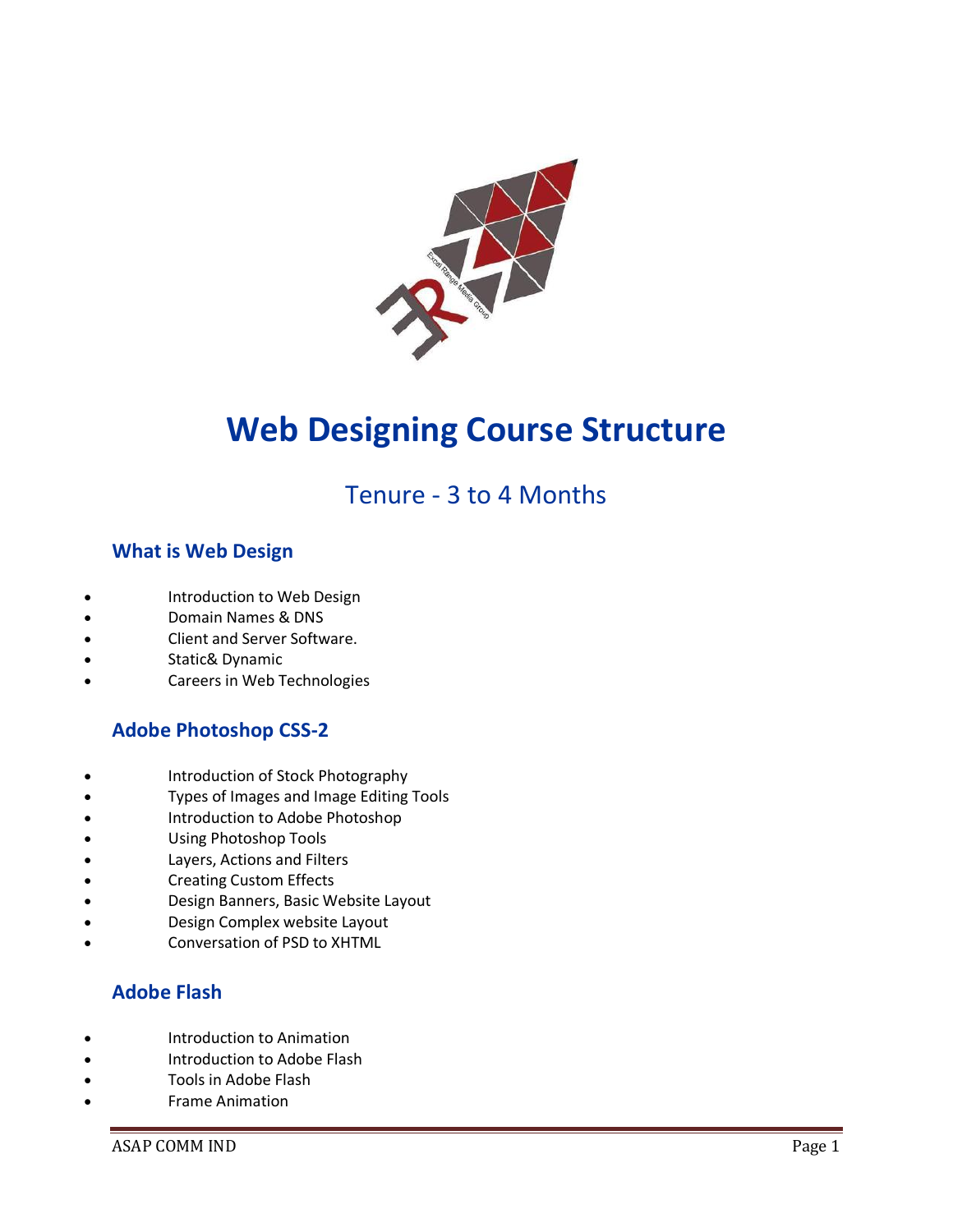- Various Flash Effects
- Creating Flash Banners
- Creating Flash Intro's
- Creating Flash Website
- Basics of Action Scripting.

## **HTML & DHTML**

- Structure of HTML
- Basic HTML Tags
- Advanced HTML Tags
- Difference between HTML & DHTML
- DHTML Basic tags
- Introduction to Doc Types
- Creating Simple HTML Pages

## **Cascading Style Sheets**

- Introduction to CSS
- Types of style sheets
- Types of CSS Selectors
- Complete CSS properties
- Converting Table layout to CSS
- Custom CSS Layout Design
- Creating simple and dropdown menus
- Creating Appealing forms using CSS
- CSS Tips and Tricks with Hacks

## **Bootstrap**

- Mobile first design
- Why Bootstrap?
- Including Bootstrap
- Customizing install
- Responsive Design
- The "container" class
- How Grids work in Bootstrap
	- o Grid classes (.col-xs-, .col-sm-, .col-md-, .col-lg-)
	- o Adding offsets to columns
	- o Pushing and pulling columns
	- o Nesting columns
- Navigation components
	- o Navs
	- o Navbars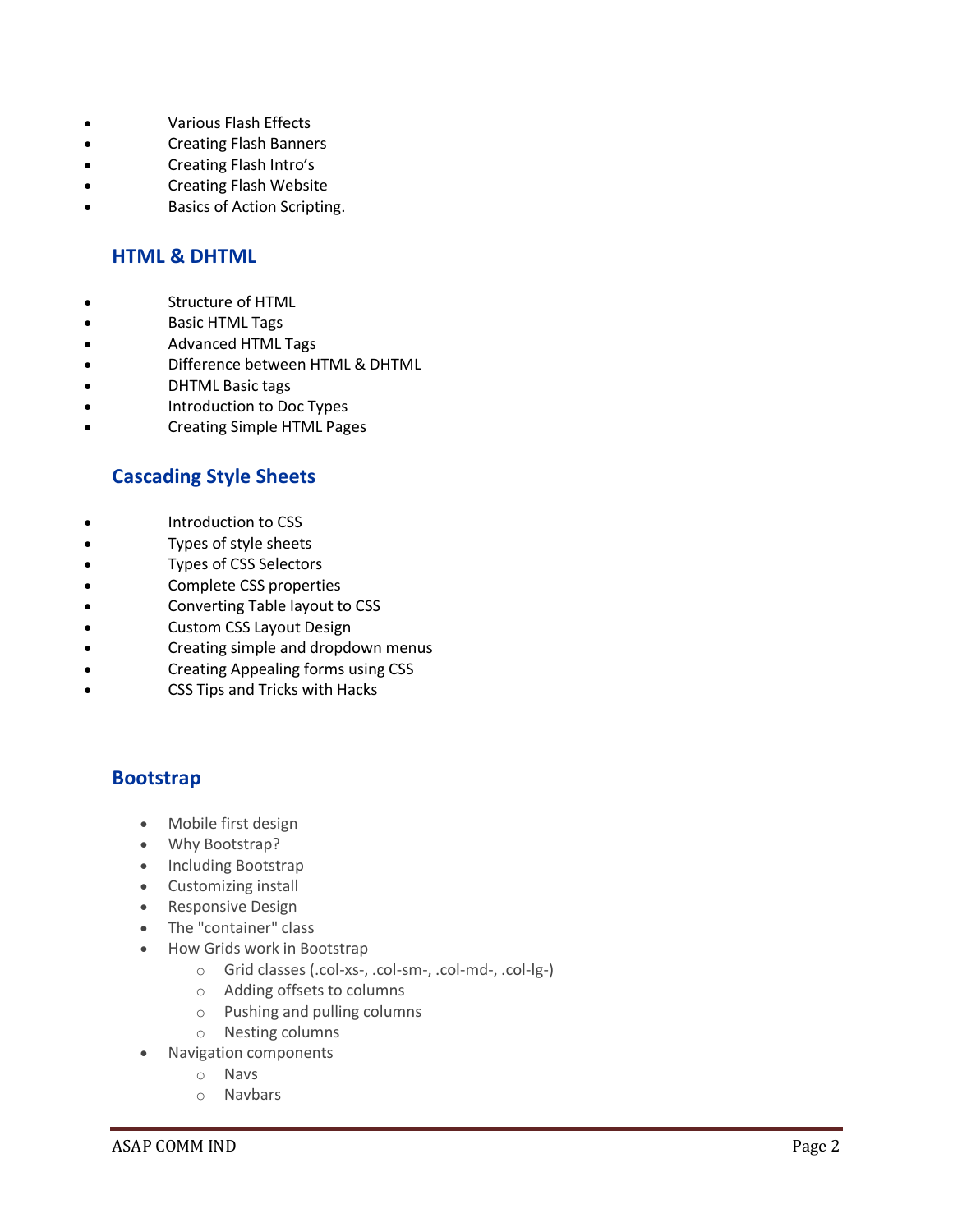- Jumbotron component
- Headers
- Panels
- ListGroup
- Breadcrumbs
- Labels
- Buttons
- Glyphicons (with buttons, toolbars and form inputs)
- Wells
- Creating forms
- Inline and horizontal forms
- Form validation
- Alert Messages
- Buttons and button groups
- ScrollSpy
- Tabs
- Collapse
- Carousel
- Modal
- Bootbox.js
- DateTime Picker
- Font Awesome
- Off-Canvas
- Image Gallery
- Social Buttons
- SweetAlert
- Yamm3 Mega Menu
- Reviewing the Bootstrap CSS source code
- Building another Bootstrap web page from scratch

## **Java Script**

- Client and Server side scripting
- Introduction to Java Scripting
- Types of Java Scripts
- Variables, operators, loops
- Objects, Events and DOM
- Common java script functions
- Using Java script in Dreamweaver
- Java Script Validations
- Implementing Menus, Galleries etc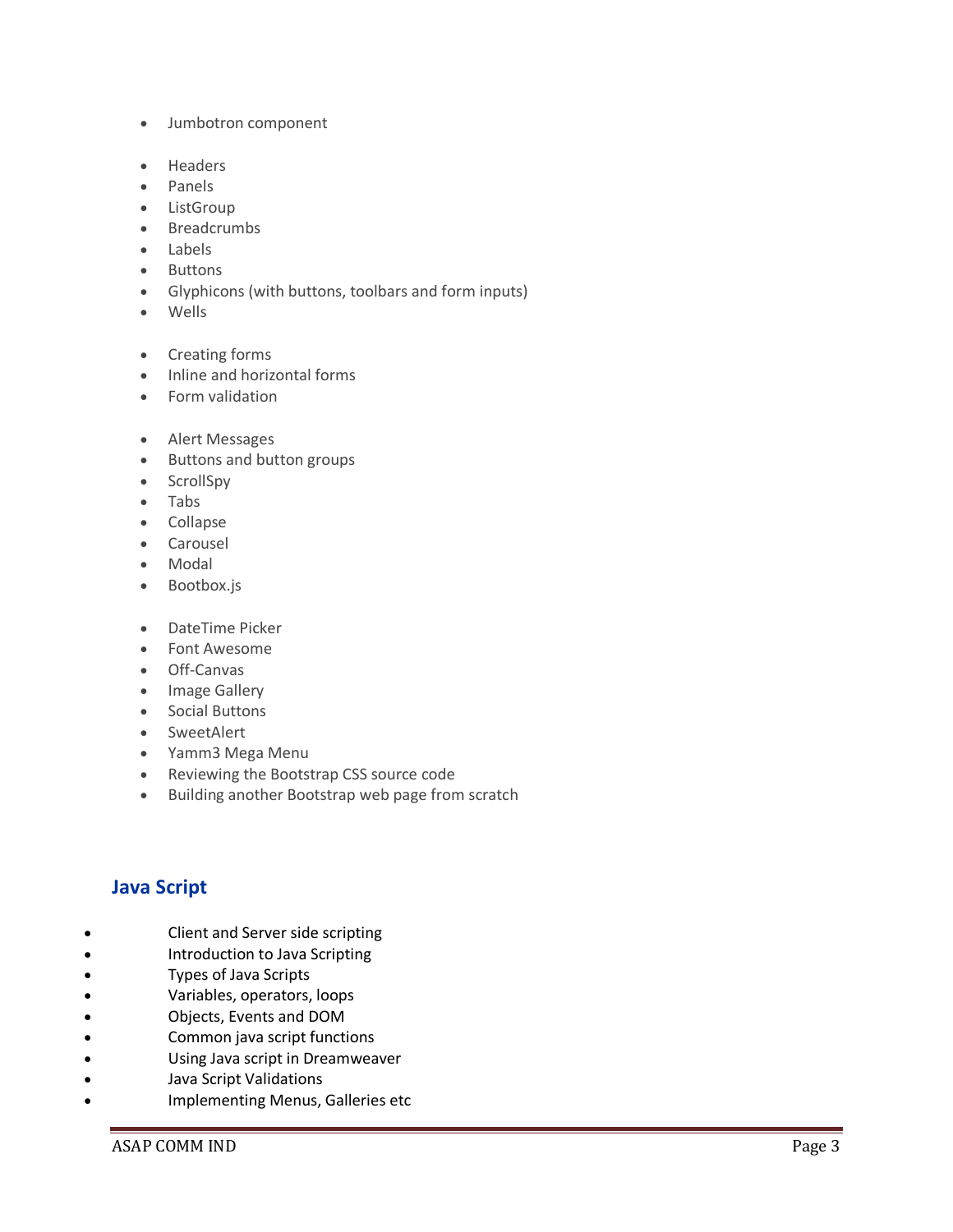- Introduction to Ajax
- Real time Ajax Examples

## **JQuery**

#### **Introduction**

What You Should Already Know What is jQuery ? Adding the jQuery Library to Your Pages Basic jQuery Example Downloading jQuery Alternatives to Downloading jQuery Syntax The Document Ready Function How to use Custom Scripts? Using Multiple Libraries jQuery – noConflict() Method

#### **jQuery – Basics**

- String:
- Numbers:
- Boolean:
- Objects:
- Arrays:
- Functions:
- Arguments:
- Scope:
- Built-in Functions:

#### **jQuery – Selectors How to use Selectors?**

- jQuery CSS Element Selector
- jQuery CSS Element ID Selector
- jQuery CSS Element Class Selector
- jQuery CSS Universal Selector
- jQuery CSS Multiple Elements E, F, G Selector
- jQuery Callback Functions

#### **jQuery – DOM Attributes**

- Get Attribute Value:
- Set Attribute Value:

#### **jQuery – DOM Traversing**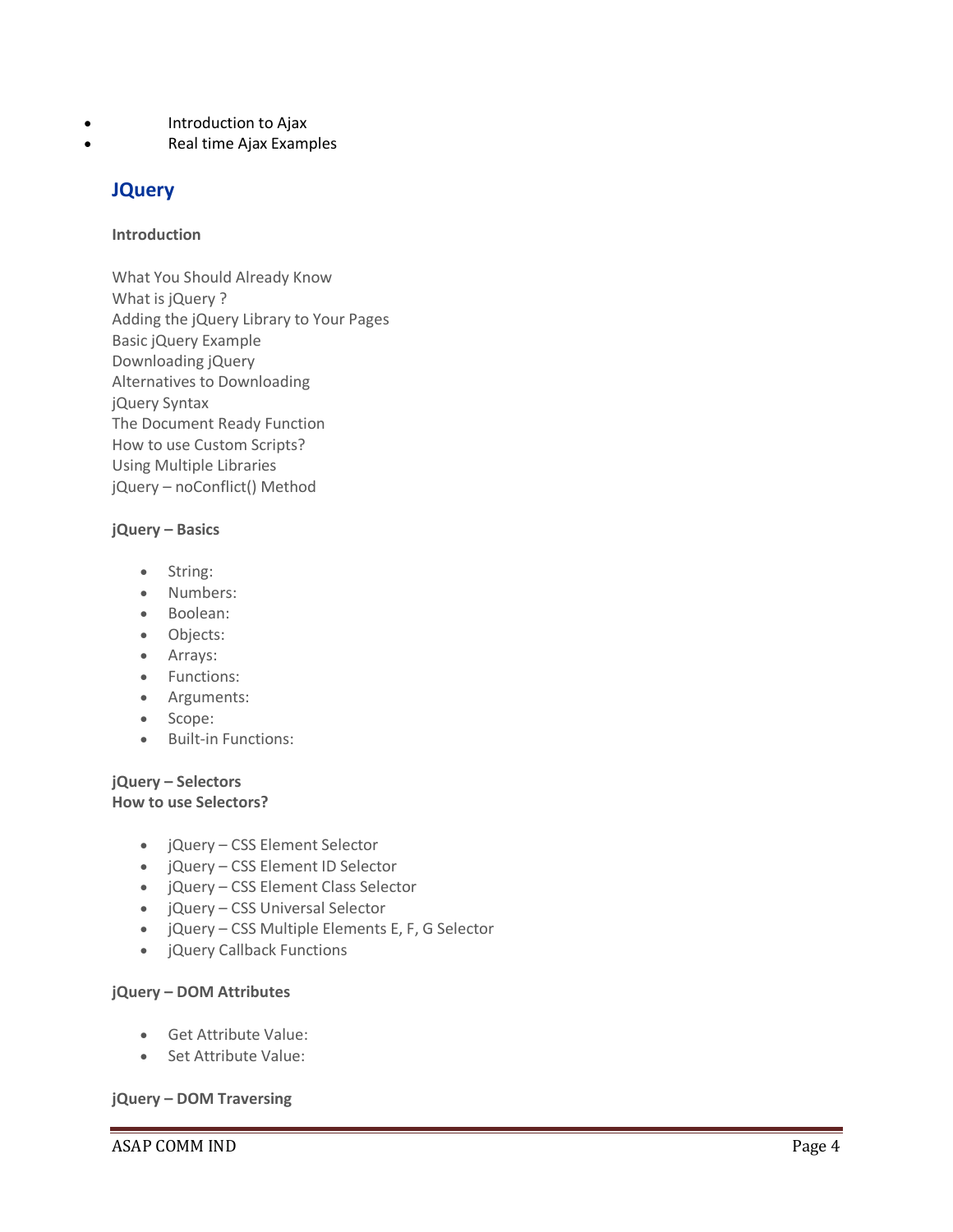- Find Elements by index:
- Filtering out Elements:
- Locating Descendent Elements :
- JQuery DOM Traversing Methods:

#### **jQuery – CSS Methods**

- Apply CSS Properties:
- Apply Multiple CSS Properties:
- Setting Element Width & Height:
- JQuery CSS Methods:

#### **jQuery – DOM Manipulation Methods**

- Content Manipulation:
- DOM Element Replacement:
- Removing DOM Elements:
- Inserting DOM elements:
- DOM Manipulation Methods:

#### **jQuery – Events Handling**

- Binding event handlers:
- Removing event handlers:
- Event Types:
- The Event Object:
- The Event Attributes:

#### **jQuery – Effects**

- JQuery Effect Methods:
- jQuery Hide and Show
- jQuery Toggle
- jQuery Slide slideDown, slideUp, slideToggle
- jQuery Fade fadeIn, fadeOut, fadeTo
- jQuery Custom Animations

#### **jQuery – AJAX**

- load()
- $\bullet$  get()
- $\bullet$  post()
- ajax()

## **Angular JS**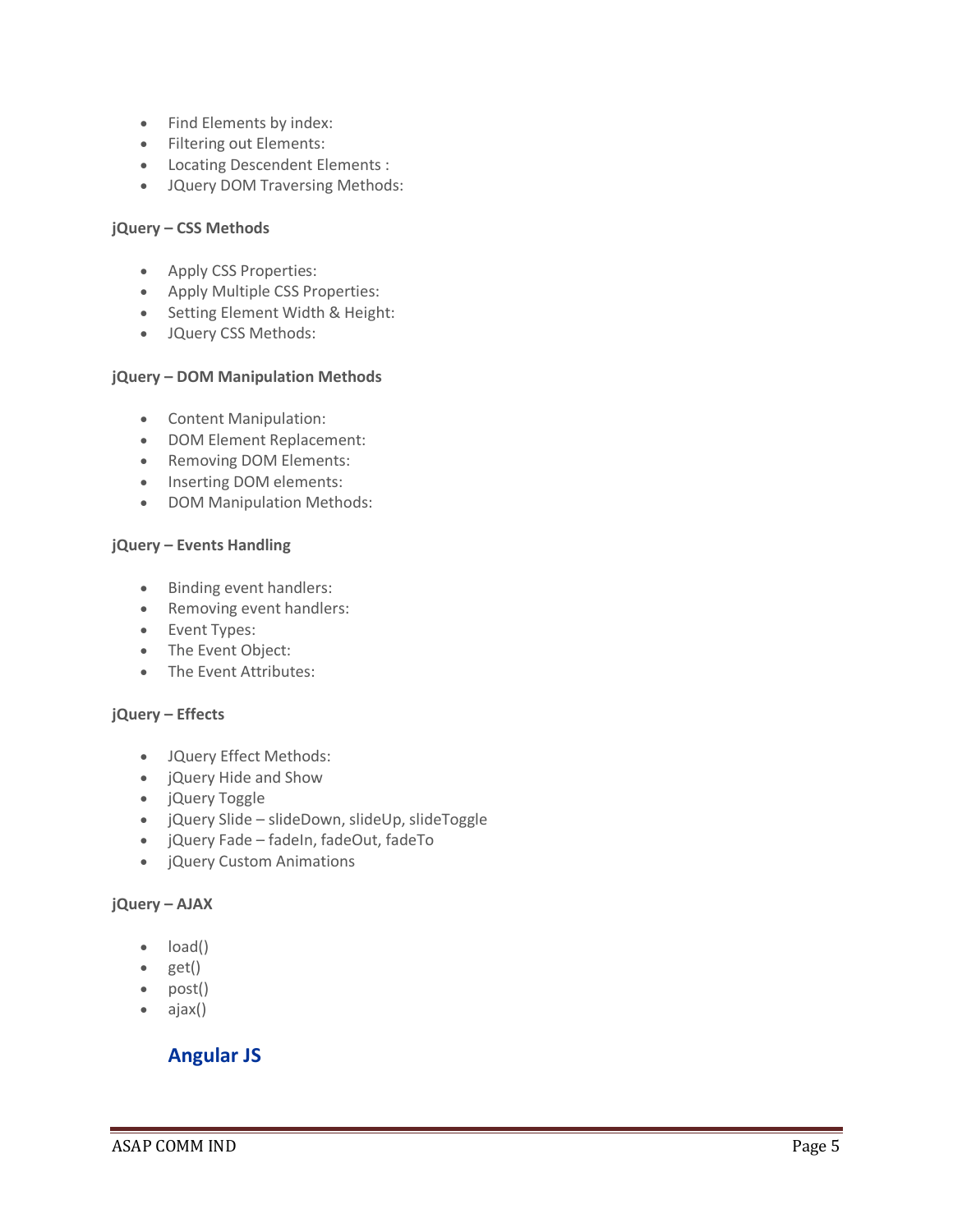- How Angular. is is opinionated
- Difference between Backbone.js and Angular.js
- Controller Component
- Model Component
- View Component
- Directives
- Filters
- Services
- DI in Angular.js
- Creating Boundaries using ng-app
- Model View Controller
- Templates and Data Binding
- Repeating elements in templates
- Using Expressions, CSS Classes and Styles
- Using Controllers for UI responsibility separation
- Responding to model changes
- Understanding Built-in Directives
- Scope resolution
- One way and Two way data binding
- **•** Filters Overview
- Understanding Filter Expressions
- Building custom Filters
- Services Overview
- Modularity using Services
- Injecting Services
- Directives Overview
- Creating Directives
- The Directive Definition Object
- Compilation and Linking
- Creating Components
- Communicating over \$http
- Configuring the requests
- Sending Http Headers
- Caching Responses
- Request and Response Transformation
- Using RESTful Resources
- Communication over WebSockets
- Testing Models using Jasmine
- Test considerations for Directives and Filters
- Using Angular Mocks
- Techniques for modularizing JavaScirpt code
- Overview of OSS Angular Modules
- Customizing Angular Modules

#### **How to Create Website**

Client Requirements/Specifications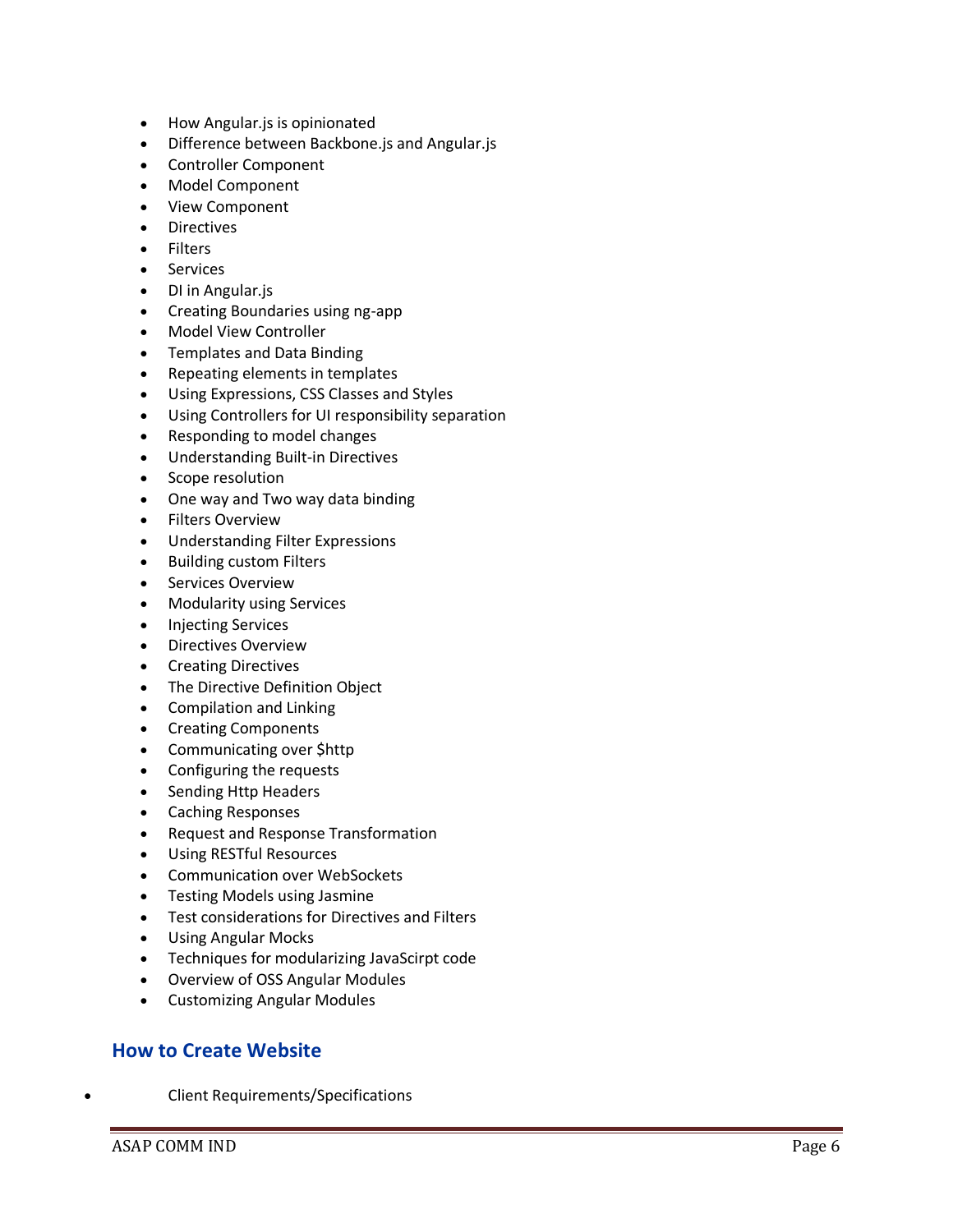- Creating a concept and layout
- Choosing a Color Scheme
- Choosing Stock Photography
- Texture and Typography
- Design a Professional Layout
- Conversation of PSD to CSS
- Implementing JavaScript.

## **Web Hosting & FTP**

- Web Hosting Basics
- Types of Hosting Packages
- Changing Name Servers
- Linux and Windows CP
- Using FTP Client
- Maintaining a Website

## **Adobe Dreamweaver CS3**

- Intro to Adobe Dreamweaver
- Learning the interface
- Defining a Dreamweaver site
- Adding Content and Multimedia.
- Creating user submission forms.
- Importing a website design
- Dynamic Features

## **Testing and Implementation**

- Various Browser Versions
- Validating the dHTML & CSS
- Common Compatibility Issues
- Fundamental of Web Page Designing
- Different Rules of Web Designing
- Launching a Website
- Understanding Cpanel and FTP
- Supporting Browsers for Web pages
- Client Side and Server Side Scripting
- Mobile Compatible Web Designing
- File saving modes
- Shopping Portals and E-commerce Designing
- SEO-Friendly Web Structure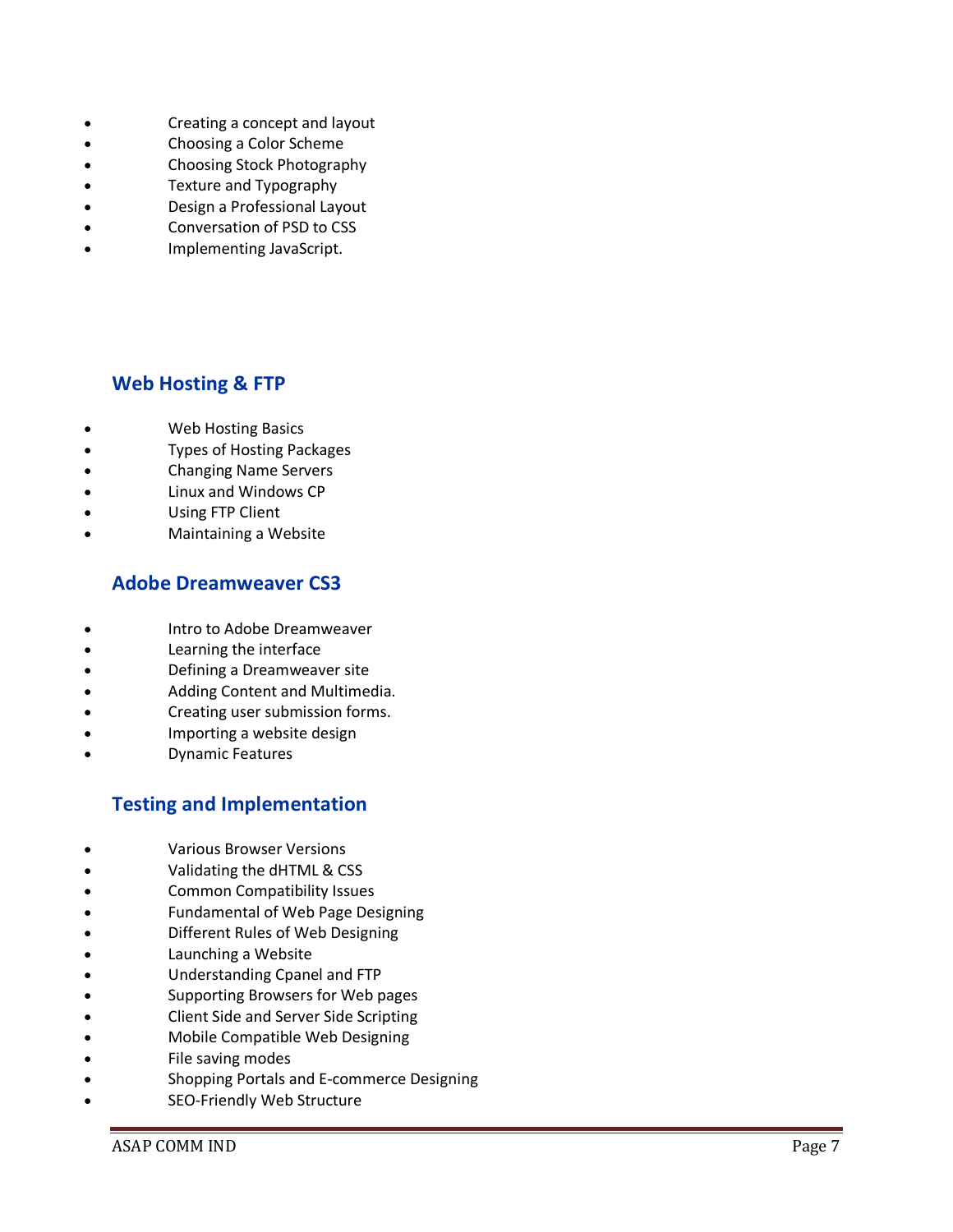- Different Frameworks in Website Designing
- Tags, Div and Table in HTML
- Webpage layout and structure
- Choosing color combination
- Choosing Website Themes
- Image Optimization or Resizing
- Advance Drop down menu
- Creating Drop down with the help of list
- Text effects with CSS3
- Building advanced Navigation Systems in CSS
- Object transformation
- **Transitions**
- Software Installation
- Wordpress Installation
- Designing sites in Wordpress
- HTML 5 and CSS 3
- Java script
- Jquery
- Jquery for Mobile
- Photoshop
- Logo Designing
- Vector and Graphic Software
- Images
- Uploading Audios and Videos in Website
- Doctype and HTML Heads
- Body and Header Tags
- Attributes for Background, Bg color and Text color.
- New tags added in HTML5
- Margin, padding & positioning
- SVG
- Video & Audio Tags
- Canvas
- Geolocation
- Shadow & Gradient
- Borders radius
- Slice Cutting
- Selection of an area
- Text tool details
- Opacity & fill
- Screen resolution
- Forms and forms attributes
- Styling Forms
- CSS linking types and coding for linking
- Text, Image and Link effects with CSS
- Responsive Web Designing
- Practicing on Dreamweaver and other tools
- Final Projects
- Submitting Projects